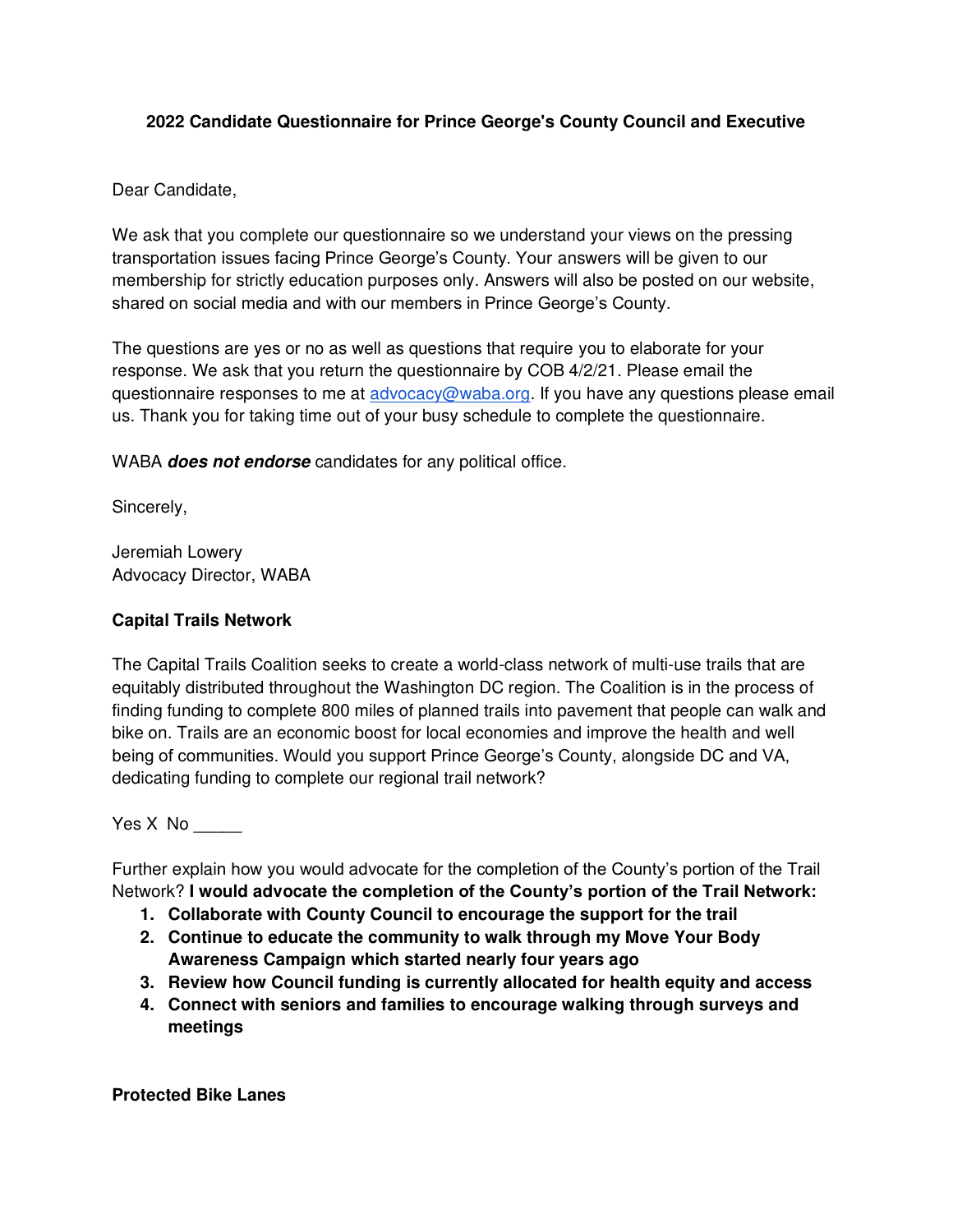Bike lanes would reward County residents who choose to travel in ways that conserve land, energy, and fuel and they also fight climate change. Expanding the number of protected bike lane miles in the County would make bicycling safer, easier and more popular and also reduces fuel use.

Do you support increasing funding to expand biking infrastructure in your District?

Yes X No \_\_\_\_\_

How will you ensure the expansion of off-street paths and protected bike lanes on major thoroughfares and connecting streets that are comfortable for people of all ages and abilities?

- **1. I will work in collaboration with my County Council colleagues to review and access the off-street paths to ensure that traffic will not impede bikers and to ensure safety for all ages and abilities.**
- **2. In addition, I would conduct traffic surveys with county agencies and communities to review protected bike lanes.**

### **Vision Zero**

Do you support implementation of the full Prince George's County Vision Zero Action Plan, and commit to making sure all action items are planned and implemented?

 $Yes X No$ 

Do you support expanding funding for the infrastructure changes needed to slow traffic on your community's streets, and improve crosswalks and intersections to make them safer for people who are walking and using mobility assistive devices?

 $Yes X No$ 

### **Engagement**

How will you work with your constituents to develop consensus infrastructure designs for your District that balances the community's desire for walkability, connectivity, open space and resiliency with vehicular traffic?

**I will work with my constituents through ongoing meetings in-person and virtual with HOA/civic groups, faith-based, senior groups, millennial meet-ups and non-governmental organizations to discuss the best options for the community to include walkability, connectivity and open space.** 

**Upcoming Term**